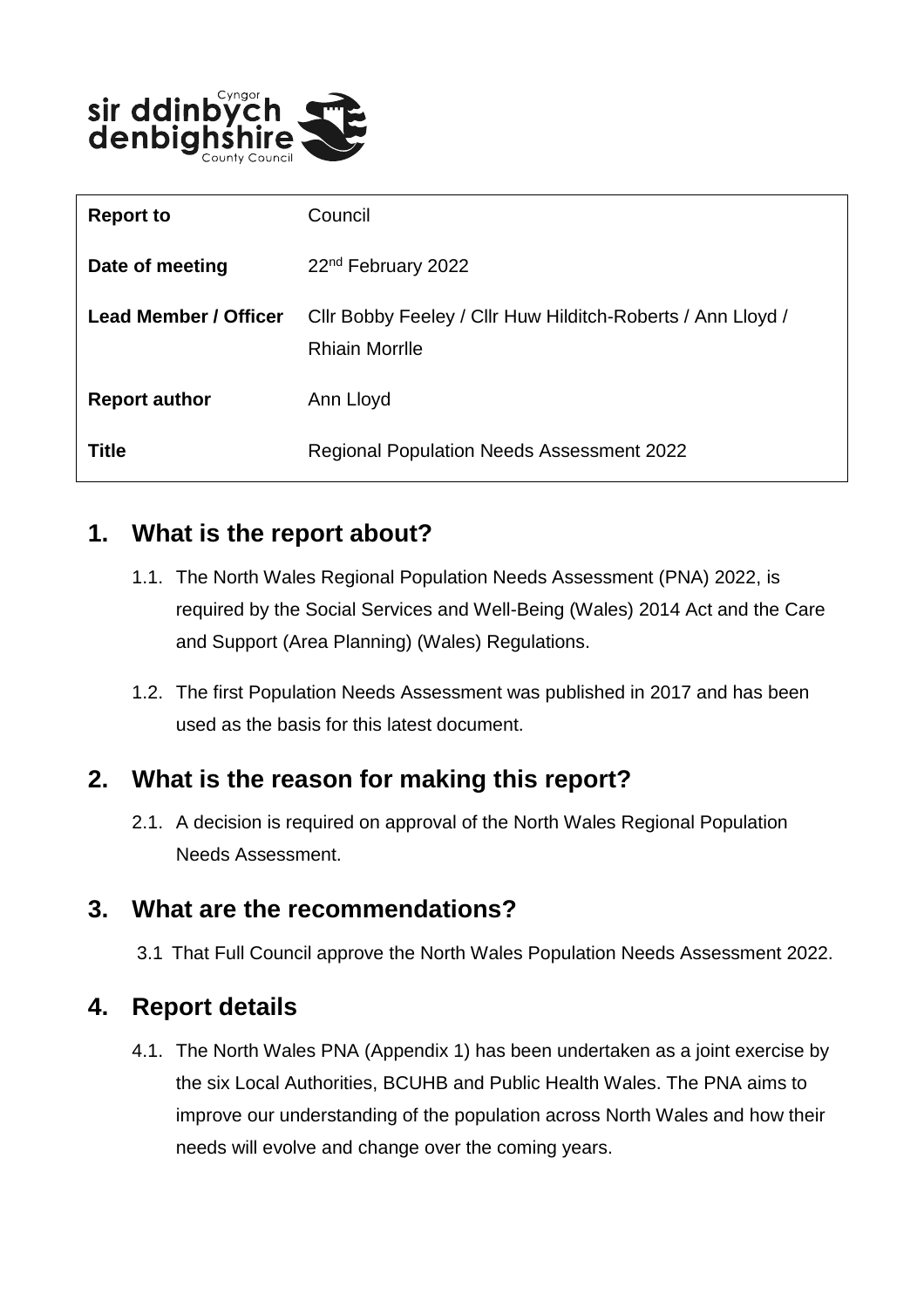- 4.2. The PNA will:- identify the care and support needs across North Wales; identify the services that are available to meet those needs; and identify any gaps / unmet needs and actions required.
- 4.3. Some of the data that has been used to inform the PNA is out of date, e.g. Census data has been used from the 2011 Census as the 2021 data will not be released to meet the timescales in which Welsh Government require the Regional PNA to be published. The PNA will be updated with the relevant data as it becomes available over this 5-year cycle of the PNA.
- 4.4. The assessment is the basis on which the Regional Partnership Board should make decisions for future planning and commissioning of care and support needs. It is also intended to influence local level decision making including corporate improvement plans and in the development of strategies and plans.
- 4.5. The Regional PNA has been split into thematic chapters which include:- Children and Young People; Older People; Health, Physical Disability and Sensory Impairment; Learning Disability; Autistic Spectrum Disorder; Mental Health; and Unpaid Carers. In addition, there is also the inclusion of other groups such as refugees, armed forces veterans and those experiencing homelessness.
- 4.6. Attached in Appendix 2 are the Denbighshire priorities, which will be included in the final version of the PNA, along with a similar document for each of the Local Authorities and BCUHB.
- 4.7. What happens next? The PNA will be used to inform the Market Stability Report which is due for publication in June 2022. The Market Stability Report will assess the stability and sufficiency of the social care market in light of the findings and needs identified within this assessment.
- 4.8. Running in parallel to the Regional PNA is the development of a North Wales Well-Being Assessment, which the North Wales Public Services Board (PSB) is due to publish in May 2022. Links have been made with the PSB where commonalities in priorities and themes have been identified across the Region.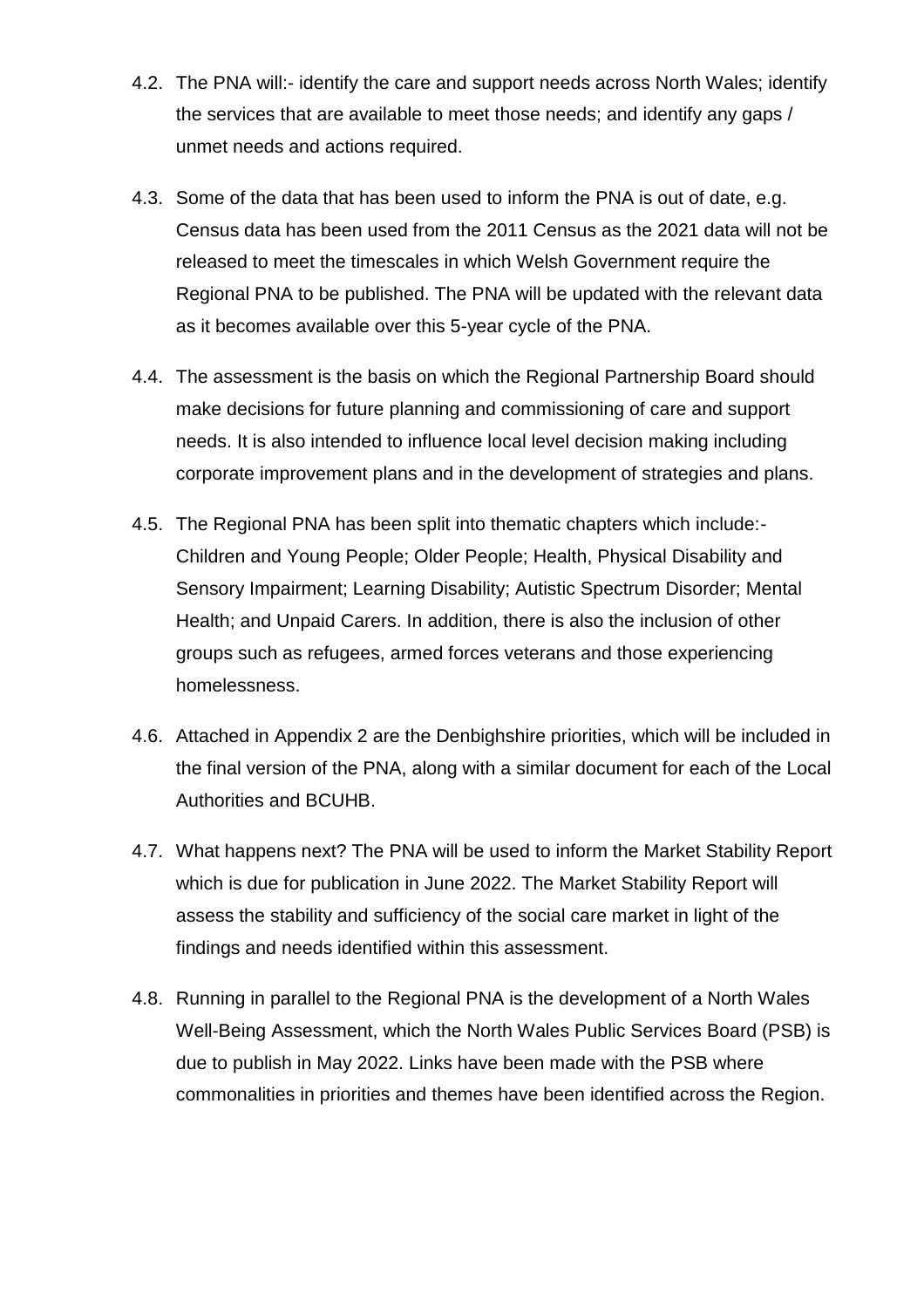# **5. How does the decision contribute to the Corporate Priorities?**

- 5.1. The PNA supports the following Corporate Priorities:-
	- Everyone is supported to live in homes that meet their needs;
	- The Council works with people and communities to build independence and resilience;
	- A place where younger people will want to live and work and have the skills to do so.

#### **6. What will it cost and how will it affect other services?**

- 6.1. The North Wales Social Care and Well-Being Improvement Collaborative funds a Regional Project Manager to support the project and associated costs including translation and specialist engagement.
- 6.2. Future commissioning of gaps / unmet needs in the social care market will need to be funded either through appropriate grant funding or from existing social care budgets.

# **7. What are the main conclusions of the Well-being Impact Assessment?**

7.1. A well-Being Impact Assessment is not required for the Regional PNA.

# **8. What consultations have been carried out with Scrutiny and others?**

8.1. The development of the Regional PNA has been engagement led, with a large scale regional consultation and engagement exercise being undertaken. The results of the consultation and engagement exercise are summarised in each of the main chapters.

# **9. Chief Finance Officer Statement**

9.1 The North Wales Social Care and Wellbeing Services Improvement Collaborative has funded the regional project which has included 2 x regional project managers to support the development of the population needs